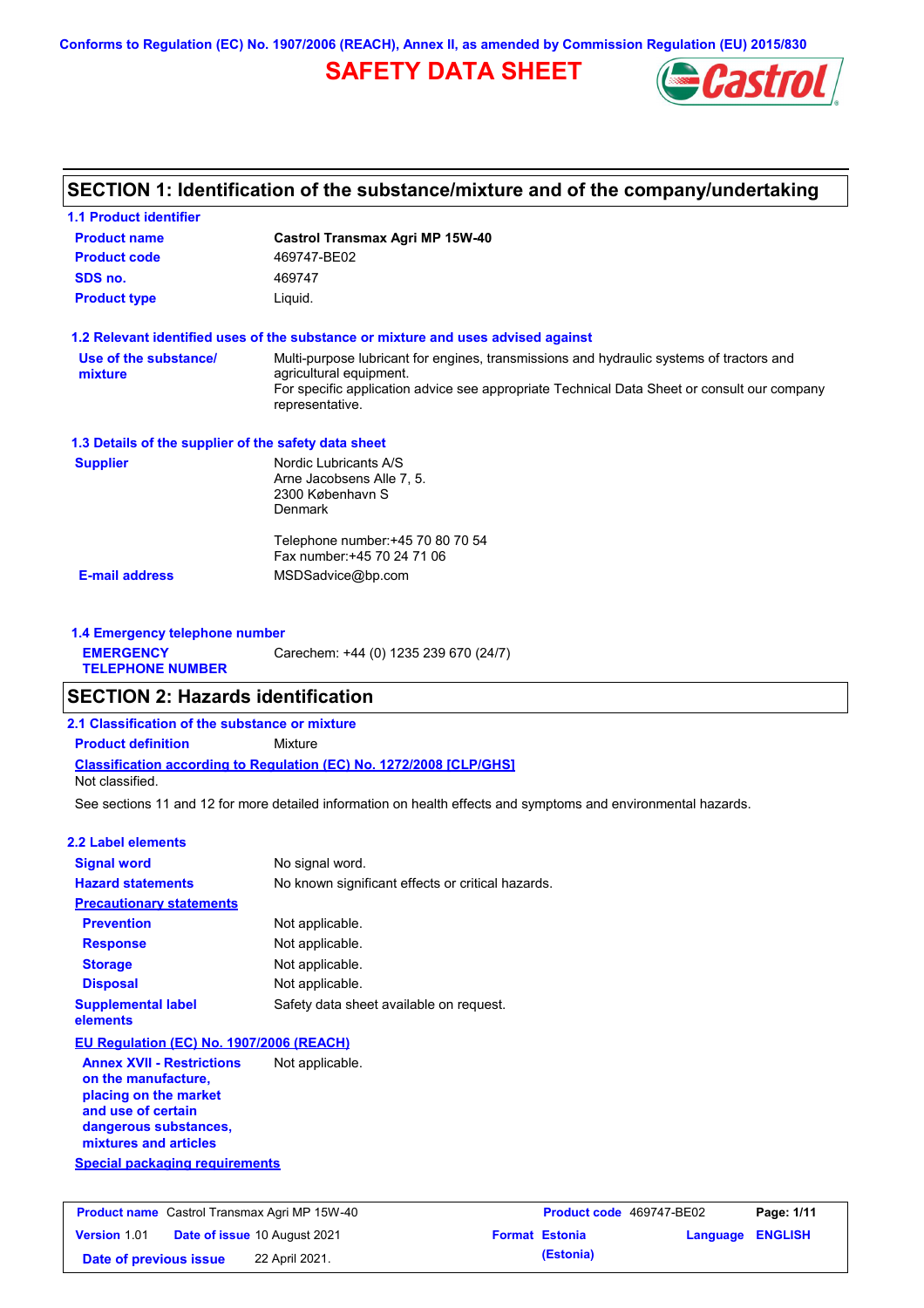## **Conforms to Regulation (EC) No. 1907/2006 (REACH), Annex II, as amended by Commission Regulation (EU) 2015/830**

## **SECTION 2: Hazards identification**

| <b>Containers to be fitted</b><br>with child-resistant<br>fastenings                                                     | Not applicable.                                                                                                                                                                                                                                                                                                                                                                                                                                                                                                                                                                                                                               |
|--------------------------------------------------------------------------------------------------------------------------|-----------------------------------------------------------------------------------------------------------------------------------------------------------------------------------------------------------------------------------------------------------------------------------------------------------------------------------------------------------------------------------------------------------------------------------------------------------------------------------------------------------------------------------------------------------------------------------------------------------------------------------------------|
| <b>Tactile warning of danger</b>                                                                                         | Not applicable.                                                                                                                                                                                                                                                                                                                                                                                                                                                                                                                                                                                                                               |
| 2.3 Other hazards                                                                                                        |                                                                                                                                                                                                                                                                                                                                                                                                                                                                                                                                                                                                                                               |
| <b>Results of PBT and vPvB</b><br>assessment                                                                             | Product does not meet the criteria for PBT or vPvB according to Regulation (EC) No. 1907/2006,<br>Annex XIII.                                                                                                                                                                                                                                                                                                                                                                                                                                                                                                                                 |
| <b>Product meets the criteria</b><br>for PBT or vPvB according<br>to Regulation (EC) No.<br><b>1907/2006, Annex XIII</b> | This mixture does not contain any substances that are assessed to be a PBT or a vPvB.                                                                                                                                                                                                                                                                                                                                                                                                                                                                                                                                                         |
| Other hazards which do<br>not result in classification                                                                   | Defatting to the skin.<br><b>USED ENGINE OILS</b><br>Used engine oil may contain hazardous components which have the potential to cause skin<br>cancer.<br>See Toxicological Information, section 11 of this Safety Data Sheet.<br>Note: High Pressure Applications<br>Injections through the skin resulting from contact with the product at high pressure constitute a<br>major medical emergency.<br>See 'Notes to physician' under First-Aid Measures, Section 4 of this Safety Data Sheet.<br>Experimental data on one or more of the components has been used to determine all or part of<br>the hazard classification of this product. |

## **SECTION 3: Composition/information on ingredients**

### **3.2 Mixtures**

**Product definition**

Mixture

Highly refined base oil (IP 346 DMSO extract < 3%). Proprietary performance additives.

| <b>Product/ingredient</b><br>name                                                                   | <b>Identifiers</b>                                                                        | $\%$ | <b>Regulation (EC) No.</b><br>1272/2008 [CLP]                      | <b>Type</b> |
|-----------------------------------------------------------------------------------------------------|-------------------------------------------------------------------------------------------|------|--------------------------------------------------------------------|-------------|
| Distillates (petroleum), hydrotreated<br>heavy paraffinic                                           | REACH #: 01-2119484627-25<br>EC: 265-157-1<br>CAS: 64742-54-7<br>Index: 649-467-00-8      | - ≤3 | Asp. Tox. 1, H304                                                  | $[1]$       |
| Distillates (petroleum), solvent-<br>dewaxed heavy paraffinic                                       | REACH #: 01-2119471299-27 ≤3<br>$EC: 265-169-7$<br>CAS: 64742-65-0<br>Index: 649-474-00-6 |      | Asp. Tox. 1, H304                                                  | $[1]$       |
| Phosphorodithioic acid, mixed O.O-bis<br>(2-ethylhexyl and iso-Bu and iso-Pr)<br>esters, zinc salts | REACH #: 01-2119521201-61<br>EC: 288-917-4<br>CAS: 85940-28-9                             | - ≤3 | Skin Irrit. 2. H315<br>Eye Dam. 1, H318<br>Aquatic Chronic 2, H411 | $[1]$       |

**See Section 16 for the full text of the H statements declared above.**

### **Type**

[1] Substance classified with a health or environmental hazard

[2] Substance with a workplace exposure limit

[3] Substance meets the criteria for PBT according to Regulation (EC) No. 1907/2006, Annex XIII

[4] Substance meets the criteria for vPvB according to Regulation (EC) No. 1907/2006, Annex XIII

[5] Substance of equivalent concern

[6] Additional disclosure due to company policy

Occupational exposure limits, if available, are listed in Section 8.

## **SECTION 4: First aid measures**

| <b>Eye contact</b>  | In case of contact, immediately flush eyes with plenty of water for at least 15 minutes. Eyelids<br>should be held away from the eyeball to ensure thorough rinsing. Check for and remove any<br>contact lenses. Get medical attention. |
|---------------------|-----------------------------------------------------------------------------------------------------------------------------------------------------------------------------------------------------------------------------------------|
| <b>Skin contact</b> | Wash skin thoroughly with soap and water or use recognised skin cleanser. Remove<br>contaminated clothing and shoes. Wash clothing before reuse. Clean shoes thoroughly before<br>reuse. Get medical attention if irritation develops.  |
| <b>Inhalation</b>   | If inhaled, remove to fresh air. Get medical attention if symptoms occur.                                                                                                                                                               |

| <b>Product name</b> Castrol Transmax Agri MP 15W-40 |                                     |                       | Product code 469747-BE02 | Page: 2/11 |
|-----------------------------------------------------|-------------------------------------|-----------------------|--------------------------|------------|
| <b>Version 1.01</b>                                 | <b>Date of issue 10 August 2021</b> | <b>Format Estonia</b> | <b>Language ENGLISH</b>  |            |
| Date of previous issue                              | 22 April 2021.                      | (Estonia)             |                          |            |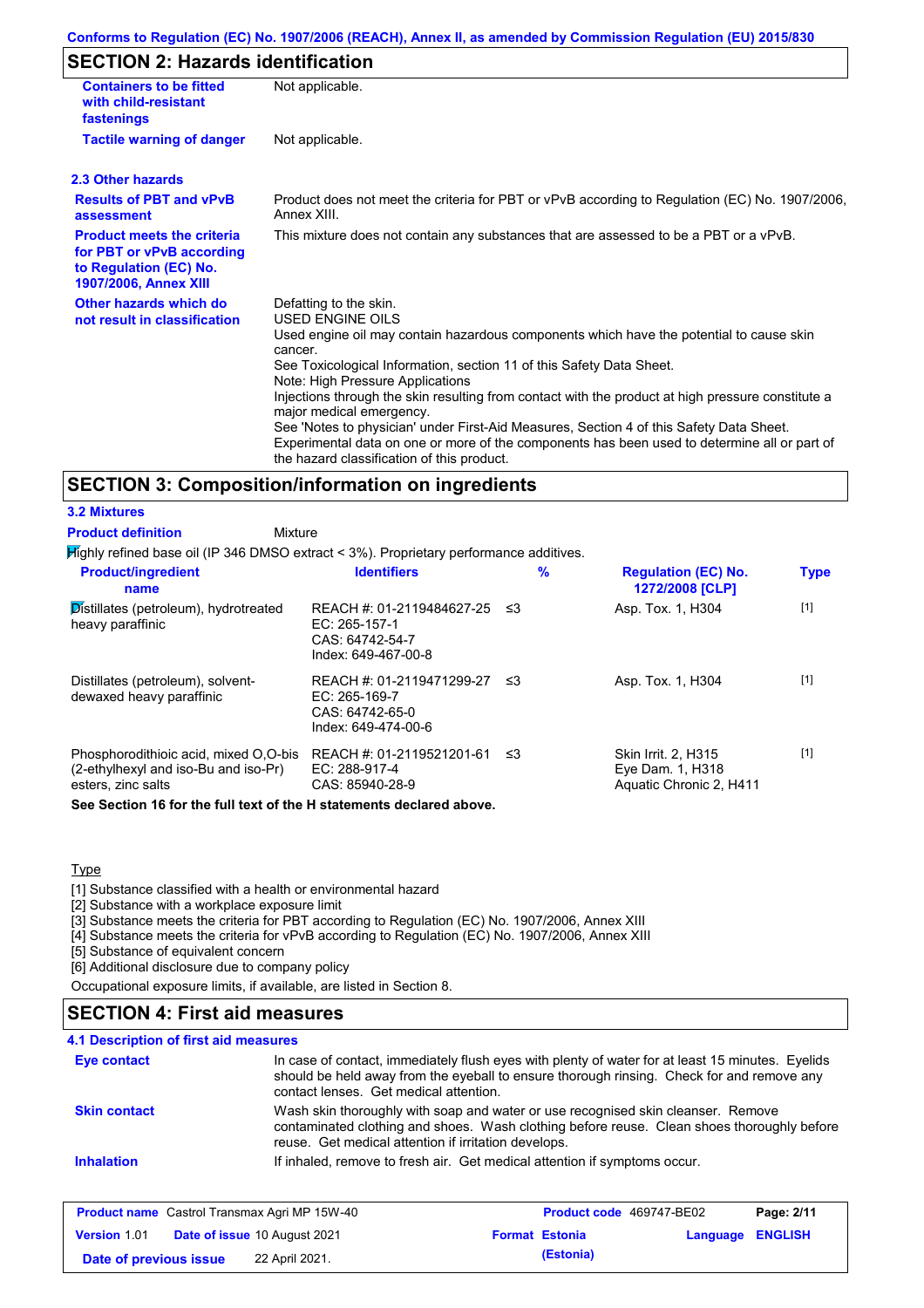## **Conforms to Regulation (EC) No. 1907/2006 (REACH), Annex II, as amended by Commission Regulation (EU) 2015/830**

# **SECTION 4: First aid measures**

| Ingestion                         | Do not induce vomiting unless directed to do so by medical personnel. Get medical attention if<br>symptoms occur.                                                           |
|-----------------------------------|-----------------------------------------------------------------------------------------------------------------------------------------------------------------------------|
| <b>Protection of first-aiders</b> | No action shall be taken involving any personal risk or without suitable training. It may be<br>dangerous to the person providing aid to give mouth-to-mouth resuscitation. |

### **4.2 Most important symptoms and effects, both acute and delayed**

See Section 11 for more detailed information on health effects and symptoms.

| <b>Potential acute health effects</b> |                                                                                                                   |
|---------------------------------------|-------------------------------------------------------------------------------------------------------------------|
| <b>Inhalation</b>                     | Vapour inhalation under ambient conditions is not normally a problem due to low vapour<br>pressure.               |
| <b>Ingestion</b>                      | No known significant effects or critical hazards.                                                                 |
| <b>Skin contact</b>                   | Defatting to the skin. May cause skin dryness and irritation.                                                     |
| Eye contact                           | Not classified as an eye irritant. Based on data available for this or related materials.                         |
|                                       | Delayed and immediate effects as well as chronic effects from short and long-term exposure                        |
| <b>Inhalation</b>                     | Overexposure to the inhalation of airborne droplets or aerosols may cause irritation of the<br>respiratory tract. |
| <b>Ingestion</b>                      | Ingestion of large quantities may cause nausea and diarrhoea.                                                     |
| <b>Skin contact</b>                   | Prolonged or repeated contact can defat the skin and lead to irritation and/or dermatitis.                        |
| Eye contact                           | Potential risk of transient stinging or redness if accidental eye contact occurs.                                 |

### **4.3 Indication of any immediate medical attention and special treatment needed**

| <b>Notes to physician</b> | Treatment should in general be symptomatic and directed to relieving any effects.<br>Note: High Pressure Applications<br>Injections through the skin resulting from contact with the product at high pressure constitute a<br>major medical emergency. Injuries may not appear serious at first but within a few hours tissue<br>becomes swollen, discoloured and extremely painful with extensive subcutaneous necrosis.<br>Surgical exploration should be undertaken without delay. Thorough and extensive debridement<br>of the wound and underlying tissue is necessary to minimise tissue loss and prevent or limit<br>permanent damage. Note that high pressure may force the product considerable distances<br>along tissue planes. |
|---------------------------|--------------------------------------------------------------------------------------------------------------------------------------------------------------------------------------------------------------------------------------------------------------------------------------------------------------------------------------------------------------------------------------------------------------------------------------------------------------------------------------------------------------------------------------------------------------------------------------------------------------------------------------------------------------------------------------------------------------------------------------------|
|---------------------------|--------------------------------------------------------------------------------------------------------------------------------------------------------------------------------------------------------------------------------------------------------------------------------------------------------------------------------------------------------------------------------------------------------------------------------------------------------------------------------------------------------------------------------------------------------------------------------------------------------------------------------------------------------------------------------------------------------------------------------------------|

# **SECTION 5: Firefighting measures**

| 5.1 Extinguishing media                                   |                                                                                                                                                                                                                                                                                                                                                                   |  |
|-----------------------------------------------------------|-------------------------------------------------------------------------------------------------------------------------------------------------------------------------------------------------------------------------------------------------------------------------------------------------------------------------------------------------------------------|--|
| <b>Suitable extinguishing</b><br>media                    | In case of fire, use foam, dry chemical or carbon dioxide extinguisher or spray.                                                                                                                                                                                                                                                                                  |  |
| <b>Unsuitable extinguishing</b><br>media                  | Do not use water jet. The use of a water jet may cause the fire to spread by splashing the<br>burning product.                                                                                                                                                                                                                                                    |  |
| 5.2 Special hazards arising from the substance or mixture |                                                                                                                                                                                                                                                                                                                                                                   |  |
| <b>Hazards from the</b><br>substance or mixture           | In a fire or if heated, a pressure increase will occur and the container may burst.                                                                                                                                                                                                                                                                               |  |
| <b>Hazardous combustion</b><br>products                   | Combustion products may include the following:<br>carbon oxides (CO, CO <sub>2</sub> ) (carbon monoxide, carbon dioxide)                                                                                                                                                                                                                                          |  |
| 5.3 Advice for firefighters                               |                                                                                                                                                                                                                                                                                                                                                                   |  |
| <b>Special precautions for</b><br>fire-fighters           | No action shall be taken involving any personal risk or without suitable training. Promptly<br>isolate the scene by removing all persons from the vicinity of the incident if there is a fire.                                                                                                                                                                    |  |
| <b>Special protective</b><br>equipment for fire-fighters  | Fire-fighters should wear appropriate protective equipment and self-contained breathing<br>apparatus (SCBA) with a full face-piece operated in positive pressure mode. Clothing for fire-<br>fighters (including helmets, protective boots and gloves) conforming to European standard EN<br>469 will provide a basic level of protection for chemical incidents. |  |

# **SECTION 6: Accidental release measures**

**6.1 Personal precautions, protective equipment and emergency procedures**

| <b>For non-emergency</b> | No action shall be taken involving any personal risk or without suitable training. Evacuate |
|--------------------------|---------------------------------------------------------------------------------------------|
| personnel                | surrounding areas. Keep unnecessary and unprotected personnel from entering. Do not touch   |
|                          | or walk through spilt material. Floors may be slippery; use care to avoid falling. Put on   |
|                          | appropriate personal protective equipment.                                                  |

|                        | <b>Product name</b> Castrol Transmax Agri MP 15W-40 | Product code 469747-BE02 |                  | Page: 3/11 |
|------------------------|-----------------------------------------------------|--------------------------|------------------|------------|
| <b>Version 1.01</b>    | <b>Date of issue 10 August 2021</b>                 | <b>Format Estonia</b>    | Language ENGLISH |            |
| Date of previous issue | 22 April 2021.                                      | (Estonia)                |                  |            |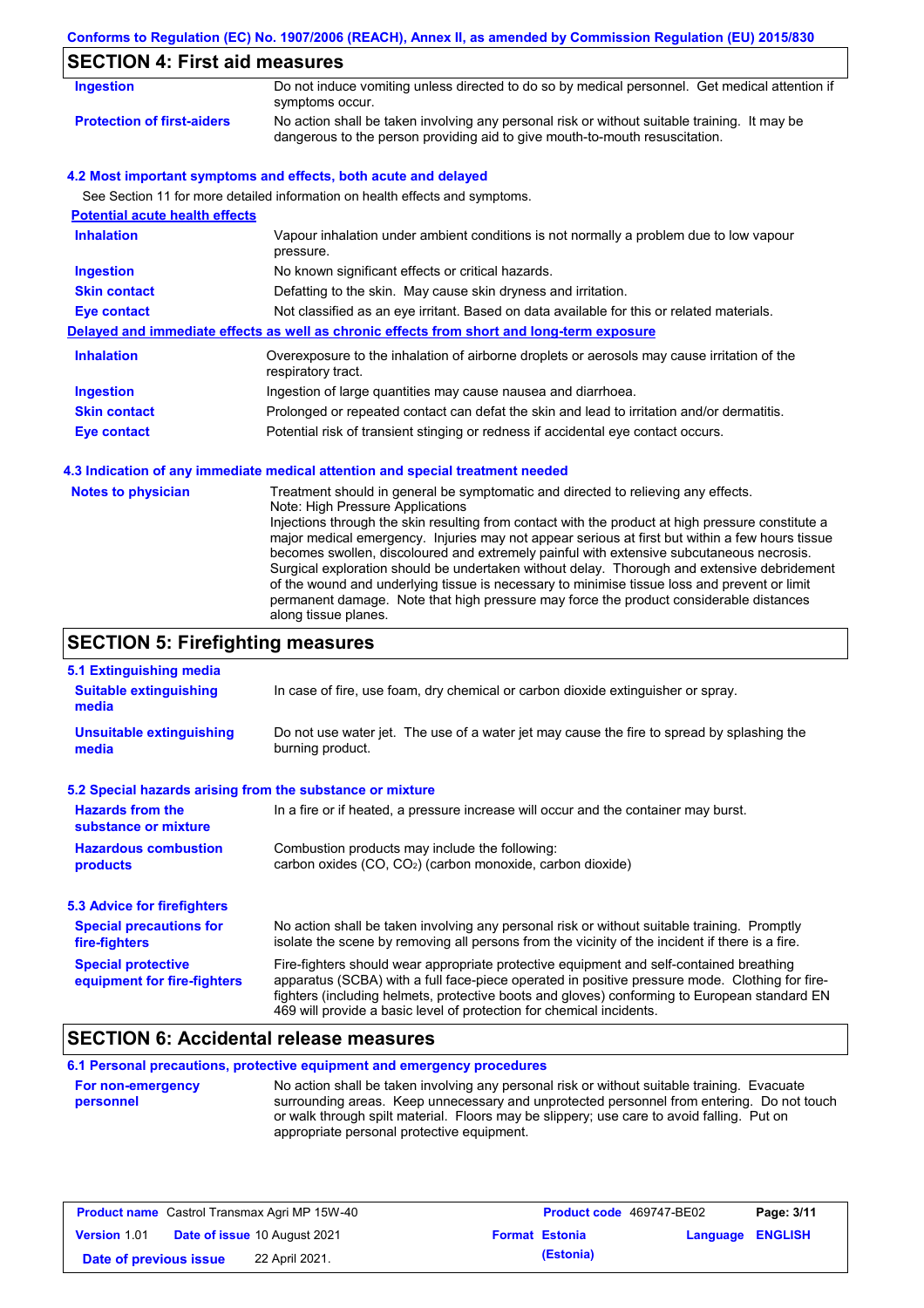## **SECTION 6: Accidental release measures**

| For emergency responders                                 | Entry into a confined space or poorly ventilated area contaminated with vapour, mist or fume is<br>extremely hazardous without the correct respiratory protective equipment and a safe system of<br>work. Wear self-contained breathing apparatus. Wear a suitable chemical protective suit.<br>Chemical resistant boots. See also the information in "For non-emergency personnel".           |
|----------------------------------------------------------|------------------------------------------------------------------------------------------------------------------------------------------------------------------------------------------------------------------------------------------------------------------------------------------------------------------------------------------------------------------------------------------------|
| <b>6.2 Environmental</b><br>precautions                  | Avoid dispersal of spilt material and runoff and contact with soil, waterways, drains and sewers.<br>Inform the relevant authorities if the product has caused environmental pollution (sewers,<br>waterways, soil or air).                                                                                                                                                                    |
| 6.3 Methods and material for containment and cleaning up |                                                                                                                                                                                                                                                                                                                                                                                                |
| <b>Small spill</b>                                       | Stop leak if without risk. Move containers from spill area. Absorb with an inert material and<br>place in an appropriate waste disposal container. Dispose of via a licensed waste disposal<br>contractor.                                                                                                                                                                                     |
| <b>Large spill</b>                                       | Stop leak if without risk. Move containers from spill area. Prevent entry into sewers, water<br>courses, basements or confined areas. Contain and collect spillage with non-combustible,<br>absorbent material e.g. sand, earth, vermiculite or diatomaceous earth and place in container<br>for disposal according to local regulations. Dispose of via a licensed waste disposal contractor. |
| 6.4 Reference to other<br><b>sections</b>                | See Section 1 for emergency contact information.<br>See Section 5 for firefighting measures.<br>See Section 8 for information on appropriate personal protective equipment.<br>See Section 12 for environmental precautions.<br>See Section 13 for additional waste treatment information.                                                                                                     |

## **SECTION 7: Handling and storage**

#### Store in accordance with local regulations. Store in a dry, cool and well-ventilated area, away from incompatible materials (see Section 10). Keep away from heat and direct sunlight. Keep container tightly closed and sealed until ready for use. Containers that have been opened must be carefully resealed and kept upright to prevent leakage. Store and use only in equipment/ containers designed for use with this product. Do not store in unlabelled containers. **7.1 Precautions for safe handling Protective measures Advice on general occupational hygiene 7.2 Conditions for safe storage, including any incompatibilities 7.3 Specific end use(s) Recommendations** Put on appropriate personal protective equipment. Eating, drinking and smoking should be prohibited in areas where this material is handled, stored and processed. Wash thoroughly after handling. Remove contaminated clothing and protective equipment before entering eating areas. See also Section 8 for additional information on hygiene measures. **Not suitable Not suitable** Prolonged exposure to elevated temperature See section 1.2 and Exposure scenarios in annex, if applicable.

## **SECTION 8: Exposure controls/personal protection**

#### **8.1 Control parameters**

**procedures**

**Occupational exposure limits** No exposure limit value known.

Whilst specific OELs for certain components may be shown in this section, other components may be present in any mist, vapour or dust produced. Therefore, the specific OELs may not be applicable to the product as a whole and are provided for guidance only.

**Recommended monitoring**  If this product contains ingredients with exposure limits, personal, workplace atmosphere or biological monitoring may be required to determine the effectiveness of the ventilation or other control measures and/or the necessity to use respiratory protective equipment. Reference should be made to monitoring standards, such as the following: European Standard EN 689 (Workplace atmospheres - Guidance for the assessment of exposure by inhalation to chemical agents for comparison with limit values and measurement strategy) European Standard EN 14042 (Workplace atmospheres - Guide for the application and use of procedures for the assessment of exposure to chemical and biological agents) European Standard EN 482 (Workplace atmospheres - General requirements for the performance of procedures for the measurement of chemical agents) Reference to national guidance documents for methods for the determination of hazardous substances will also be required.

## **Derived No Effect Level**

No DNELs/DMELs available.

#### **Predicted No Effect Concentration**

No PNECs available

| <b>Product name</b> Castrol Transmax Agri MP 15W-40 |  | <b>Product code</b> 469747-BE02     |  | Page: 4/11            |                         |  |
|-----------------------------------------------------|--|-------------------------------------|--|-----------------------|-------------------------|--|
| <b>Version 1.01</b>                                 |  | <b>Date of issue 10 August 2021</b> |  | <b>Format Estonia</b> | <b>Language ENGLISH</b> |  |
| Date of previous issue                              |  | 22 April 2021.                      |  | (Estonia)             |                         |  |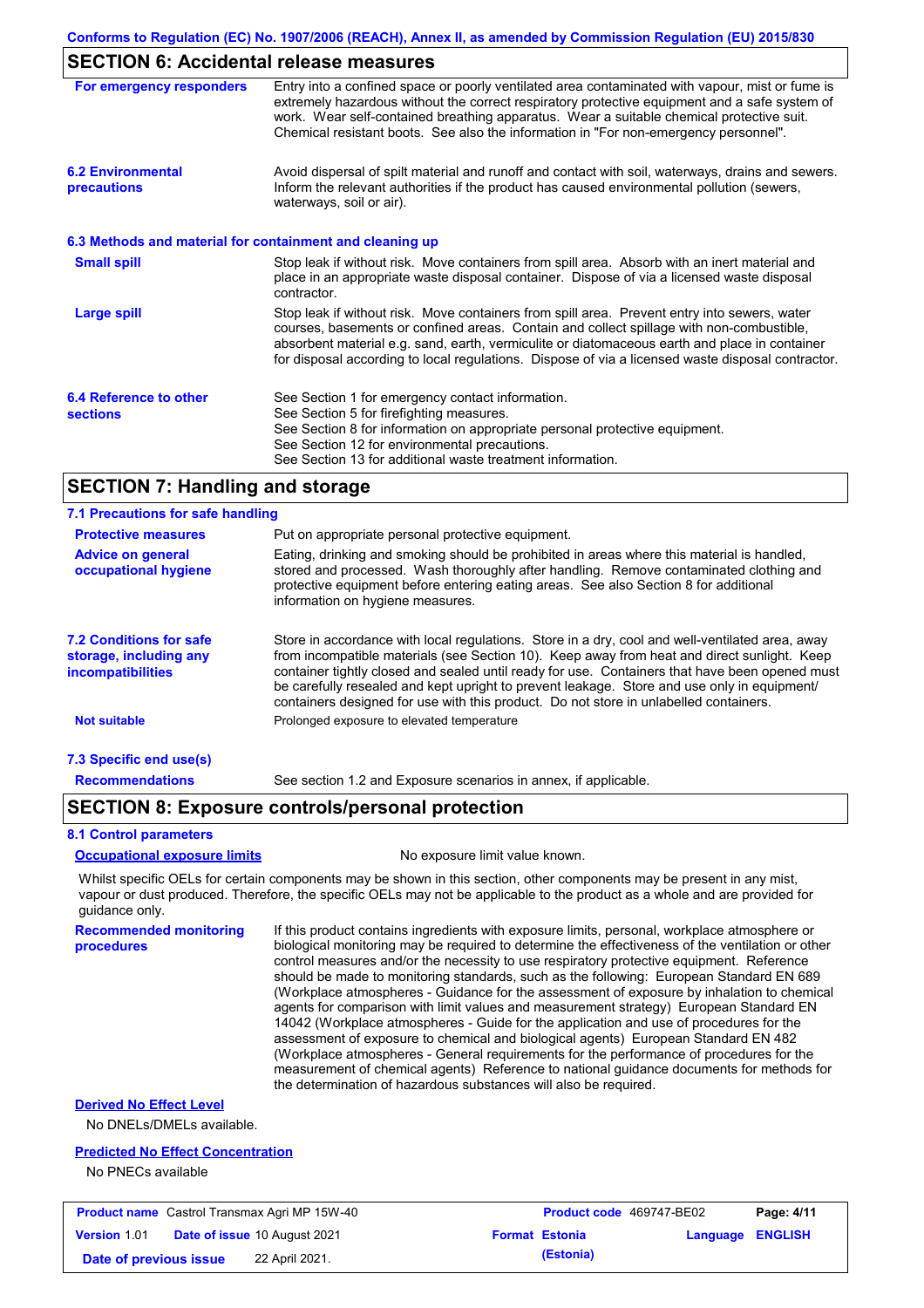# **SECTION 8: Exposure controls/personal protection**

**Version** 1.01

| <b>Appropriate engineering</b><br>Provide exhaust ventilation or other engineering controls to keep the relevant airborne<br>controls<br>concentrations below their respective occupational exposure limits.<br>All activities involving chemicals should be assessed for their risks to health, to ensure<br>exposures are adequately controlled. Personal protective equipment should only be considered<br>after other forms of control measures (e.g. engineering controls) have been suitably evaluated.<br>Personal protective equipment should conform to appropriate standards, be suitable for use, be<br>kept in good condition and properly maintained.<br>Your supplier of personal protective equipment should be consulted for advice on selection and<br>appropriate standards. For further information contact your national organisation for standards.<br>The final choice of protective equipment will depend upon a risk assessment. It is important to<br>ensure that all items of personal protective equipment are compatible.<br><b>Individual protection measures</b><br>Wash hands, forearms and face thoroughly after handling chemical products, before eating,<br><b>Hygiene measures</b><br>smoking and using the lavatory and at the end of the working period. Ensure that eyewash<br>stations and safety showers are close to the workstation location.<br><b>Respiratory protection</b><br>In case of insufficient ventilation, wear suitable respiratory equipment.<br>The correct choice of respiratory protection depends upon the chemicals being handled, the<br>conditions of work and use, and the condition of the respiratory equipment. Safety procedures<br>should be developed for each intended application. Respiratory protection equipment should<br>therefore be chosen in consultation with the supplier/manufacturer and with a full assessment<br>of the working conditions.<br><b>Eye/face protection</b><br>Safety glasses with side shields.<br><b>Skin protection</b><br><b>Hand protection</b><br><b>General Information:</b><br>Because specific work environments and material handling practices vary, safety procedures<br>should be developed for each intended application. The correct choice of protective gloves<br>depends upon the chemicals being handled, and the conditions of work and use. Most gloves<br>provide protection for only a limited time before they must be discarded and replaced (even the<br>best chemically resistant gloves will break down after repeated chemical exposures).<br>Gloves should be chosen in consultation with the supplier / manufacturer and taking account of<br>a full assessment of the working conditions.<br>Recommended: Nitrile gloves.<br><b>Breakthrough time:</b><br>Breakthrough time data are generated by glove manufacturers under laboratory test conditions<br>and represent how long a glove can be expected to provide effective permeation resistance. It<br>is important when following breakthrough time recommendations that actual workplace<br>conditions are taken into account. Always consult with your glove supplier for up-to-date<br>technical information on breakthrough times for the recommended glove type.<br>Our recommendations on the selection of gloves are as follows:<br>Continuous contact:<br>Gloves with a minimum breakthrough time of 240 minutes, or >480 minutes if suitable gloves<br>can be obtained.<br>If suitable gloves are not available to offer that level of protection, gloves with shorter<br>breakthrough times may be acceptable as long as appropriate glove maintenance and<br>replacement regimes are determined and adhered to.<br>Short-term / splash protection:<br>Recommended breakthrough times as above.<br>It is recognised that for short-term, transient exposures, gloves with shorter breakthrough times<br>may commonly be used. Therefore, appropriate maintenance and replacement regimes must<br>be determined and rigorously followed.<br><b>Glove Thickness:</b><br>For general applications, we recommend gloves with a thickness typically greater than 0.35 mm.<br>It should be emphasised that glove thickness is not necessarily a good predictor of glove<br>resistance to a specific chemical, as the permeation efficiency of the glove will be dependent<br>on the exact composition of the glove material. Therefore, glove selection should also be based<br>on consideration of the task requirements and knowledge of breakthrough times.<br>Product name Castrol Transmax Agri MP 15W-40<br>Product code 469747-BE02 | <b>8.2 Exposure controls</b> |  |            |
|------------------------------------------------------------------------------------------------------------------------------------------------------------------------------------------------------------------------------------------------------------------------------------------------------------------------------------------------------------------------------------------------------------------------------------------------------------------------------------------------------------------------------------------------------------------------------------------------------------------------------------------------------------------------------------------------------------------------------------------------------------------------------------------------------------------------------------------------------------------------------------------------------------------------------------------------------------------------------------------------------------------------------------------------------------------------------------------------------------------------------------------------------------------------------------------------------------------------------------------------------------------------------------------------------------------------------------------------------------------------------------------------------------------------------------------------------------------------------------------------------------------------------------------------------------------------------------------------------------------------------------------------------------------------------------------------------------------------------------------------------------------------------------------------------------------------------------------------------------------------------------------------------------------------------------------------------------------------------------------------------------------------------------------------------------------------------------------------------------------------------------------------------------------------------------------------------------------------------------------------------------------------------------------------------------------------------------------------------------------------------------------------------------------------------------------------------------------------------------------------------------------------------------------------------------------------------------------------------------------------------------------------------------------------------------------------------------------------------------------------------------------------------------------------------------------------------------------------------------------------------------------------------------------------------------------------------------------------------------------------------------------------------------------------------------------------------------------------------------------------------------------------------------------------------------------------------------------------------------------------------------------------------------------------------------------------------------------------------------------------------------------------------------------------------------------------------------------------------------------------------------------------------------------------------------------------------------------------------------------------------------------------------------------------------------------------------------------------------------------------------------------------------------------------------------------------------------------------------------------------------------------------------------------------------------------------------------------------------------------------------------------------------------------------------------------------------------------------------------------------------------------------------------------------------------------------------------------------------------------------------------------------------------------------------------------------------------------------------------------------------------------------------------------------------------------------------------------------------------------------------------------------------------------------------------------------------------------------------------------------------------------|------------------------------|--|------------|
|                                                                                                                                                                                                                                                                                                                                                                                                                                                                                                                                                                                                                                                                                                                                                                                                                                                                                                                                                                                                                                                                                                                                                                                                                                                                                                                                                                                                                                                                                                                                                                                                                                                                                                                                                                                                                                                                                                                                                                                                                                                                                                                                                                                                                                                                                                                                                                                                                                                                                                                                                                                                                                                                                                                                                                                                                                                                                                                                                                                                                                                                                                                                                                                                                                                                                                                                                                                                                                                                                                                                                                                                                                                                                                                                                                                                                                                                                                                                                                                                                                                                                                                                                                                                                                                                                                                                                                                                                                                                                                                                                                                                                                          |                              |  |            |
|                                                                                                                                                                                                                                                                                                                                                                                                                                                                                                                                                                                                                                                                                                                                                                                                                                                                                                                                                                                                                                                                                                                                                                                                                                                                                                                                                                                                                                                                                                                                                                                                                                                                                                                                                                                                                                                                                                                                                                                                                                                                                                                                                                                                                                                                                                                                                                                                                                                                                                                                                                                                                                                                                                                                                                                                                                                                                                                                                                                                                                                                                                                                                                                                                                                                                                                                                                                                                                                                                                                                                                                                                                                                                                                                                                                                                                                                                                                                                                                                                                                                                                                                                                                                                                                                                                                                                                                                                                                                                                                                                                                                                                          |                              |  |            |
|                                                                                                                                                                                                                                                                                                                                                                                                                                                                                                                                                                                                                                                                                                                                                                                                                                                                                                                                                                                                                                                                                                                                                                                                                                                                                                                                                                                                                                                                                                                                                                                                                                                                                                                                                                                                                                                                                                                                                                                                                                                                                                                                                                                                                                                                                                                                                                                                                                                                                                                                                                                                                                                                                                                                                                                                                                                                                                                                                                                                                                                                                                                                                                                                                                                                                                                                                                                                                                                                                                                                                                                                                                                                                                                                                                                                                                                                                                                                                                                                                                                                                                                                                                                                                                                                                                                                                                                                                                                                                                                                                                                                                                          |                              |  |            |
|                                                                                                                                                                                                                                                                                                                                                                                                                                                                                                                                                                                                                                                                                                                                                                                                                                                                                                                                                                                                                                                                                                                                                                                                                                                                                                                                                                                                                                                                                                                                                                                                                                                                                                                                                                                                                                                                                                                                                                                                                                                                                                                                                                                                                                                                                                                                                                                                                                                                                                                                                                                                                                                                                                                                                                                                                                                                                                                                                                                                                                                                                                                                                                                                                                                                                                                                                                                                                                                                                                                                                                                                                                                                                                                                                                                                                                                                                                                                                                                                                                                                                                                                                                                                                                                                                                                                                                                                                                                                                                                                                                                                                                          |                              |  |            |
|                                                                                                                                                                                                                                                                                                                                                                                                                                                                                                                                                                                                                                                                                                                                                                                                                                                                                                                                                                                                                                                                                                                                                                                                                                                                                                                                                                                                                                                                                                                                                                                                                                                                                                                                                                                                                                                                                                                                                                                                                                                                                                                                                                                                                                                                                                                                                                                                                                                                                                                                                                                                                                                                                                                                                                                                                                                                                                                                                                                                                                                                                                                                                                                                                                                                                                                                                                                                                                                                                                                                                                                                                                                                                                                                                                                                                                                                                                                                                                                                                                                                                                                                                                                                                                                                                                                                                                                                                                                                                                                                                                                                                                          |                              |  |            |
|                                                                                                                                                                                                                                                                                                                                                                                                                                                                                                                                                                                                                                                                                                                                                                                                                                                                                                                                                                                                                                                                                                                                                                                                                                                                                                                                                                                                                                                                                                                                                                                                                                                                                                                                                                                                                                                                                                                                                                                                                                                                                                                                                                                                                                                                                                                                                                                                                                                                                                                                                                                                                                                                                                                                                                                                                                                                                                                                                                                                                                                                                                                                                                                                                                                                                                                                                                                                                                                                                                                                                                                                                                                                                                                                                                                                                                                                                                                                                                                                                                                                                                                                                                                                                                                                                                                                                                                                                                                                                                                                                                                                                                          |                              |  |            |
|                                                                                                                                                                                                                                                                                                                                                                                                                                                                                                                                                                                                                                                                                                                                                                                                                                                                                                                                                                                                                                                                                                                                                                                                                                                                                                                                                                                                                                                                                                                                                                                                                                                                                                                                                                                                                                                                                                                                                                                                                                                                                                                                                                                                                                                                                                                                                                                                                                                                                                                                                                                                                                                                                                                                                                                                                                                                                                                                                                                                                                                                                                                                                                                                                                                                                                                                                                                                                                                                                                                                                                                                                                                                                                                                                                                                                                                                                                                                                                                                                                                                                                                                                                                                                                                                                                                                                                                                                                                                                                                                                                                                                                          |                              |  |            |
|                                                                                                                                                                                                                                                                                                                                                                                                                                                                                                                                                                                                                                                                                                                                                                                                                                                                                                                                                                                                                                                                                                                                                                                                                                                                                                                                                                                                                                                                                                                                                                                                                                                                                                                                                                                                                                                                                                                                                                                                                                                                                                                                                                                                                                                                                                                                                                                                                                                                                                                                                                                                                                                                                                                                                                                                                                                                                                                                                                                                                                                                                                                                                                                                                                                                                                                                                                                                                                                                                                                                                                                                                                                                                                                                                                                                                                                                                                                                                                                                                                                                                                                                                                                                                                                                                                                                                                                                                                                                                                                                                                                                                                          |                              |  |            |
|                                                                                                                                                                                                                                                                                                                                                                                                                                                                                                                                                                                                                                                                                                                                                                                                                                                                                                                                                                                                                                                                                                                                                                                                                                                                                                                                                                                                                                                                                                                                                                                                                                                                                                                                                                                                                                                                                                                                                                                                                                                                                                                                                                                                                                                                                                                                                                                                                                                                                                                                                                                                                                                                                                                                                                                                                                                                                                                                                                                                                                                                                                                                                                                                                                                                                                                                                                                                                                                                                                                                                                                                                                                                                                                                                                                                                                                                                                                                                                                                                                                                                                                                                                                                                                                                                                                                                                                                                                                                                                                                                                                                                                          |                              |  |            |
|                                                                                                                                                                                                                                                                                                                                                                                                                                                                                                                                                                                                                                                                                                                                                                                                                                                                                                                                                                                                                                                                                                                                                                                                                                                                                                                                                                                                                                                                                                                                                                                                                                                                                                                                                                                                                                                                                                                                                                                                                                                                                                                                                                                                                                                                                                                                                                                                                                                                                                                                                                                                                                                                                                                                                                                                                                                                                                                                                                                                                                                                                                                                                                                                                                                                                                                                                                                                                                                                                                                                                                                                                                                                                                                                                                                                                                                                                                                                                                                                                                                                                                                                                                                                                                                                                                                                                                                                                                                                                                                                                                                                                                          |                              |  |            |
|                                                                                                                                                                                                                                                                                                                                                                                                                                                                                                                                                                                                                                                                                                                                                                                                                                                                                                                                                                                                                                                                                                                                                                                                                                                                                                                                                                                                                                                                                                                                                                                                                                                                                                                                                                                                                                                                                                                                                                                                                                                                                                                                                                                                                                                                                                                                                                                                                                                                                                                                                                                                                                                                                                                                                                                                                                                                                                                                                                                                                                                                                                                                                                                                                                                                                                                                                                                                                                                                                                                                                                                                                                                                                                                                                                                                                                                                                                                                                                                                                                                                                                                                                                                                                                                                                                                                                                                                                                                                                                                                                                                                                                          |                              |  |            |
|                                                                                                                                                                                                                                                                                                                                                                                                                                                                                                                                                                                                                                                                                                                                                                                                                                                                                                                                                                                                                                                                                                                                                                                                                                                                                                                                                                                                                                                                                                                                                                                                                                                                                                                                                                                                                                                                                                                                                                                                                                                                                                                                                                                                                                                                                                                                                                                                                                                                                                                                                                                                                                                                                                                                                                                                                                                                                                                                                                                                                                                                                                                                                                                                                                                                                                                                                                                                                                                                                                                                                                                                                                                                                                                                                                                                                                                                                                                                                                                                                                                                                                                                                                                                                                                                                                                                                                                                                                                                                                                                                                                                                                          |                              |  |            |
|                                                                                                                                                                                                                                                                                                                                                                                                                                                                                                                                                                                                                                                                                                                                                                                                                                                                                                                                                                                                                                                                                                                                                                                                                                                                                                                                                                                                                                                                                                                                                                                                                                                                                                                                                                                                                                                                                                                                                                                                                                                                                                                                                                                                                                                                                                                                                                                                                                                                                                                                                                                                                                                                                                                                                                                                                                                                                                                                                                                                                                                                                                                                                                                                                                                                                                                                                                                                                                                                                                                                                                                                                                                                                                                                                                                                                                                                                                                                                                                                                                                                                                                                                                                                                                                                                                                                                                                                                                                                                                                                                                                                                                          |                              |  |            |
|                                                                                                                                                                                                                                                                                                                                                                                                                                                                                                                                                                                                                                                                                                                                                                                                                                                                                                                                                                                                                                                                                                                                                                                                                                                                                                                                                                                                                                                                                                                                                                                                                                                                                                                                                                                                                                                                                                                                                                                                                                                                                                                                                                                                                                                                                                                                                                                                                                                                                                                                                                                                                                                                                                                                                                                                                                                                                                                                                                                                                                                                                                                                                                                                                                                                                                                                                                                                                                                                                                                                                                                                                                                                                                                                                                                                                                                                                                                                                                                                                                                                                                                                                                                                                                                                                                                                                                                                                                                                                                                                                                                                                                          |                              |  |            |
|                                                                                                                                                                                                                                                                                                                                                                                                                                                                                                                                                                                                                                                                                                                                                                                                                                                                                                                                                                                                                                                                                                                                                                                                                                                                                                                                                                                                                                                                                                                                                                                                                                                                                                                                                                                                                                                                                                                                                                                                                                                                                                                                                                                                                                                                                                                                                                                                                                                                                                                                                                                                                                                                                                                                                                                                                                                                                                                                                                                                                                                                                                                                                                                                                                                                                                                                                                                                                                                                                                                                                                                                                                                                                                                                                                                                                                                                                                                                                                                                                                                                                                                                                                                                                                                                                                                                                                                                                                                                                                                                                                                                                                          |                              |  |            |
|                                                                                                                                                                                                                                                                                                                                                                                                                                                                                                                                                                                                                                                                                                                                                                                                                                                                                                                                                                                                                                                                                                                                                                                                                                                                                                                                                                                                                                                                                                                                                                                                                                                                                                                                                                                                                                                                                                                                                                                                                                                                                                                                                                                                                                                                                                                                                                                                                                                                                                                                                                                                                                                                                                                                                                                                                                                                                                                                                                                                                                                                                                                                                                                                                                                                                                                                                                                                                                                                                                                                                                                                                                                                                                                                                                                                                                                                                                                                                                                                                                                                                                                                                                                                                                                                                                                                                                                                                                                                                                                                                                                                                                          |                              |  |            |
|                                                                                                                                                                                                                                                                                                                                                                                                                                                                                                                                                                                                                                                                                                                                                                                                                                                                                                                                                                                                                                                                                                                                                                                                                                                                                                                                                                                                                                                                                                                                                                                                                                                                                                                                                                                                                                                                                                                                                                                                                                                                                                                                                                                                                                                                                                                                                                                                                                                                                                                                                                                                                                                                                                                                                                                                                                                                                                                                                                                                                                                                                                                                                                                                                                                                                                                                                                                                                                                                                                                                                                                                                                                                                                                                                                                                                                                                                                                                                                                                                                                                                                                                                                                                                                                                                                                                                                                                                                                                                                                                                                                                                                          |                              |  |            |
|                                                                                                                                                                                                                                                                                                                                                                                                                                                                                                                                                                                                                                                                                                                                                                                                                                                                                                                                                                                                                                                                                                                                                                                                                                                                                                                                                                                                                                                                                                                                                                                                                                                                                                                                                                                                                                                                                                                                                                                                                                                                                                                                                                                                                                                                                                                                                                                                                                                                                                                                                                                                                                                                                                                                                                                                                                                                                                                                                                                                                                                                                                                                                                                                                                                                                                                                                                                                                                                                                                                                                                                                                                                                                                                                                                                                                                                                                                                                                                                                                                                                                                                                                                                                                                                                                                                                                                                                                                                                                                                                                                                                                                          |                              |  | Page: 5/11 |

**Date of issue** 10 August 2021 **Format Estonia Language ENGLISH**

**Date of previous issue** 22 April 2021.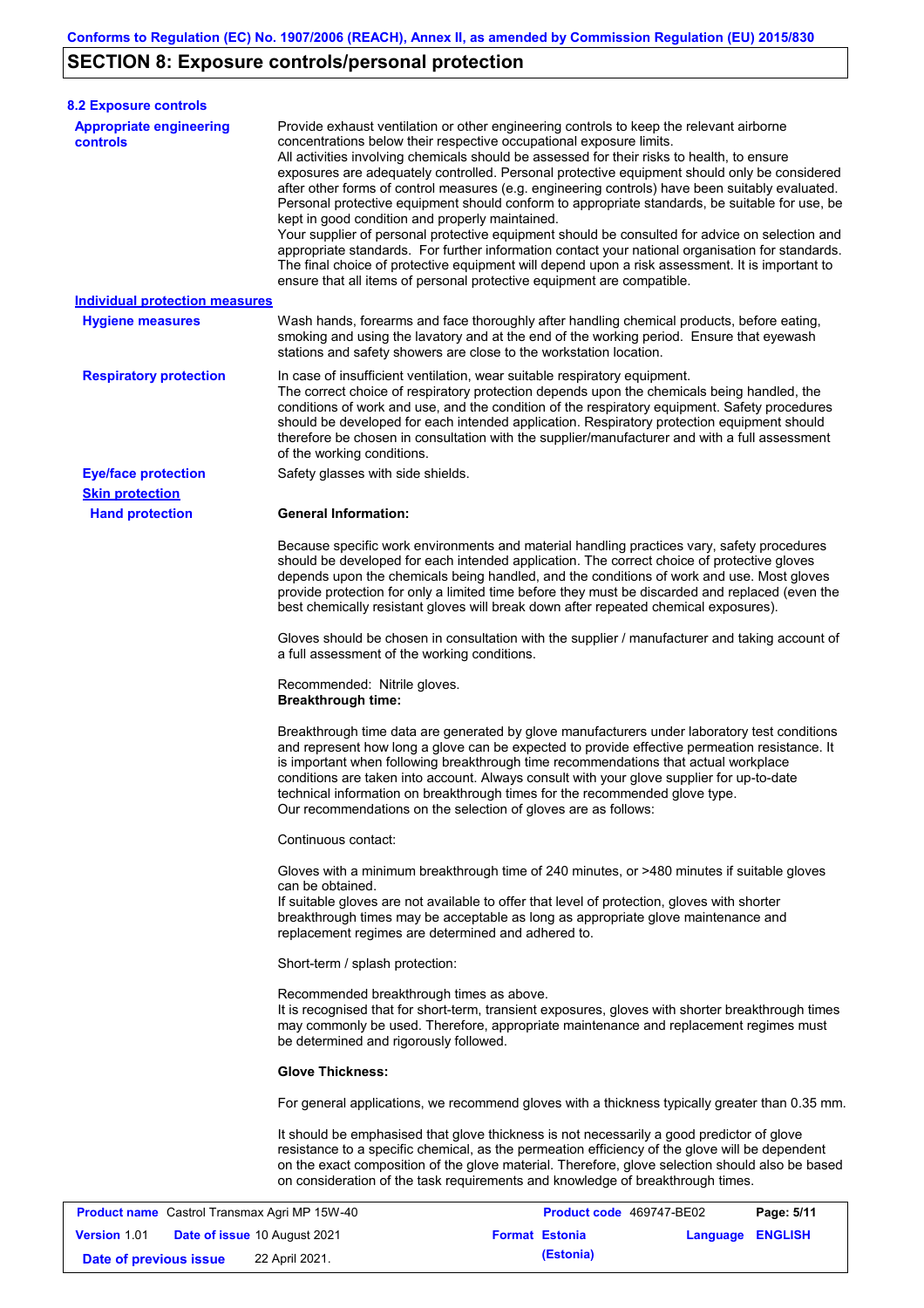# **SECTION 8: Exposure controls/personal protection**

|                                           | Glove thickness may also vary depending on the glove manufacturer, the glove type and the<br>glove model. Therefore, the manufacturers' technical data should always be taken into account<br>to ensure selection of the most appropriate glove for the task.                                                                                                                                                                                                                                                                                                                                                                                                                         |
|-------------------------------------------|---------------------------------------------------------------------------------------------------------------------------------------------------------------------------------------------------------------------------------------------------------------------------------------------------------------------------------------------------------------------------------------------------------------------------------------------------------------------------------------------------------------------------------------------------------------------------------------------------------------------------------------------------------------------------------------|
|                                           | Note: Depending on the activity being conducted, gloves of varying thickness may be required<br>for specific tasks. For example:                                                                                                                                                                                                                                                                                                                                                                                                                                                                                                                                                      |
|                                           | • Thinner gloves (down to 0.1 mm or less) may be required where a high degree of manual<br>dexterity is needed. However, these gloves are only likely to give short duration protection and<br>would normally be just for single use applications, then disposed of.                                                                                                                                                                                                                                                                                                                                                                                                                  |
|                                           | • Thicker gloves (up to 3 mm or more) may be required where there is a mechanical (as well<br>as a chemical) risk i.e. where there is abrasion or puncture potential.                                                                                                                                                                                                                                                                                                                                                                                                                                                                                                                 |
| <b>Skin and body</b>                      | Use of protective clothing is good industrial practice.<br>Personal protective equipment for the body should be selected based on the task being<br>performed and the risks involved and should be approved by a specialist before handling this<br>product.<br>Cotton or polyester/cotton overalls will only provide protection against light superficial<br>contamination that will not soak through to the skin. Overalls should be laundered on a regular<br>basis. When the risk of skin exposure is high (e.g. when cleaning up spillages or if there is a<br>risk of splashing) then chemical resistant aprons and/or impervious chemical suits and boots<br>will be required. |
| <b>Refer to standards:</b>                | Respiratory protection: EN 529<br>Gloves: EN 420, EN 374<br>Eye protection: EN 166<br>Filtering half-mask: EN 149<br>Filtering half-mask with valve: EN 405<br>Half-mask: EN 140 plus filter<br>Full-face mask: EN 136 plus filter<br>Particulate filters: EN 143<br>Gas/combined filters: EN 14387                                                                                                                                                                                                                                                                                                                                                                                   |
| <b>Environmental exposure</b><br>controls | Emissions from ventilation or work process equipment should be checked to ensure they<br>comply with the requirements of environmental protection legislation. In some cases, fume<br>scrubbers, filters or engineering modifications to the process equipment will be necessary to<br>reduce emissions to acceptable levels.                                                                                                                                                                                                                                                                                                                                                         |

## **SECTION 9: Physical and chemical properties**

## **9.1 Information on basic physical and chemical properties**

| <b>Appearance</b>                                      |                                                         |
|--------------------------------------------------------|---------------------------------------------------------|
| <b>Physical state</b>                                  | Liquid.                                                 |
| <b>Colour</b>                                          | Amber. [Dark]                                           |
| <b>Odour</b>                                           | Not available.                                          |
| <b>Odour threshold</b>                                 | Not available.                                          |
| pH                                                     | Not applicable.                                         |
| <b>Melting point/freezing point</b>                    | Not available.                                          |
| Initial boiling point and boiling<br>range             | Not available.                                          |
| <b>Pour point</b>                                      | -45 $^{\circ}$ C                                        |
| <b>Flash point</b>                                     | Open cup: >200°C (>392°F) [Cleveland.]                  |
| <b>Evaporation rate</b>                                | Not available.                                          |
| <b>Flammability (solid, gas)</b>                       | Not available.                                          |
| <b>Upper/lower flammability or</b><br>explosive limits | Not available.                                          |
| <b>Vapour pressure</b>                                 | Not available.                                          |
| <b>Vapour density</b>                                  | Not available.                                          |
| <b>Relative density</b>                                | Not available.                                          |
| <b>Density</b>                                         | <1000 kg/m <sup>3</sup> (<1 g/cm <sup>3</sup> ) at 15°C |
| <b>Solubility(ies)</b>                                 | insoluble in water.                                     |
| <b>Partition coefficient: n-octanol/</b><br>water      | Not available.                                          |
| <b>Auto-ignition temperature</b>                       | Not available.                                          |
| <b>Decomposition temperature</b>                       | Not available.                                          |
| Product name Castrol Transmax Agri MP 15W-40           | Page: 6/11<br>Product code 469747-BE02                  |
| Version 1.01<br>Date of issue 10 August 2021           | <b>ENGLISH</b><br><b>Format Estonia</b><br>Language     |
| Date of previous issue                                 | (Estonia)<br>22 April 2021.                             |
|                                                        |                                                         |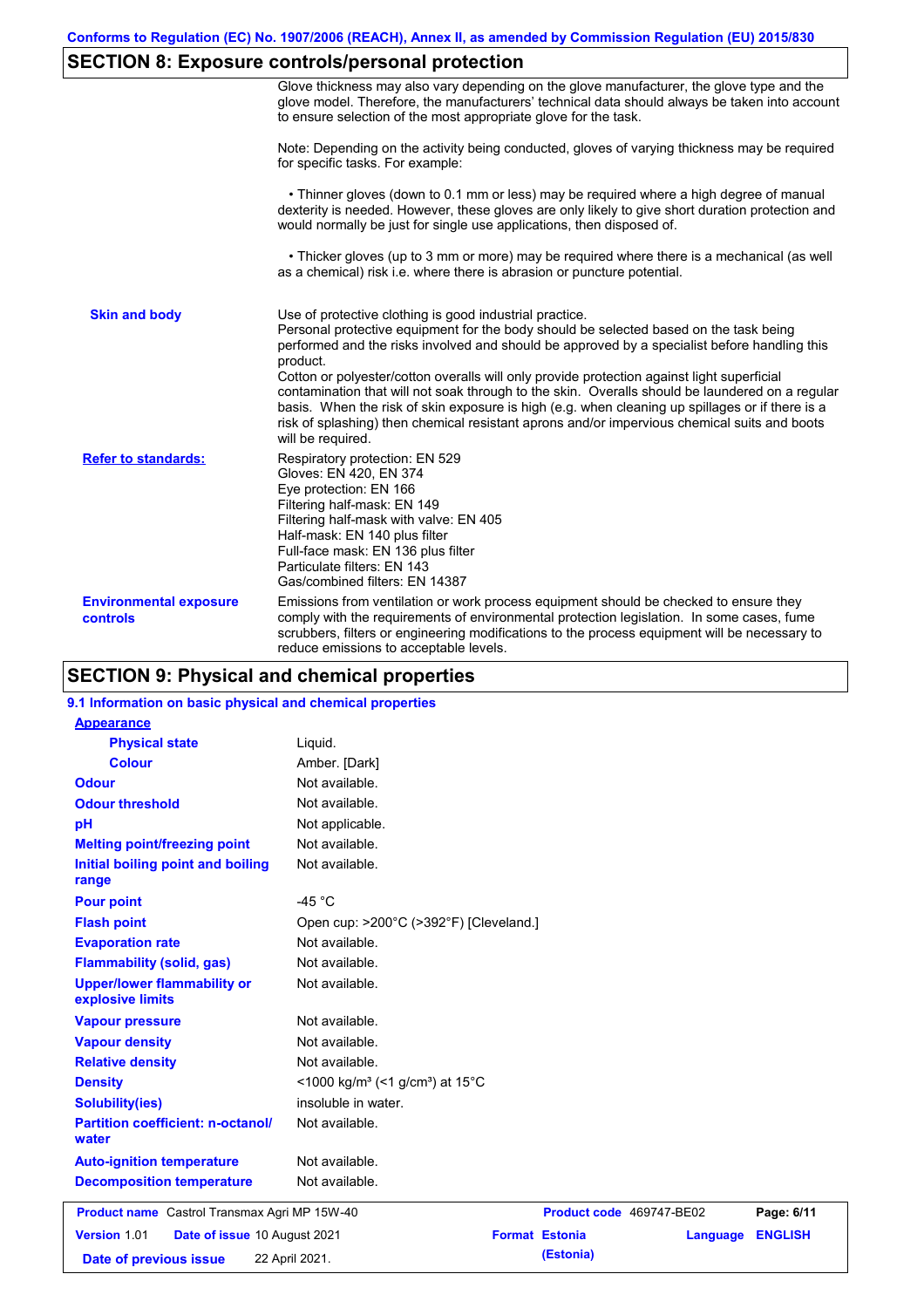# **SECTION 9: Physical and chemical properties**

| <b>Viscosity</b>            | Kinematic: 95 mm <sup>2</sup> /s (95 cSt) at $40^{\circ}$ C<br>Kinematic: 13.3 mm <sup>2</sup> /s (13.3 cSt) at $100^{\circ}$ C |
|-----------------------------|---------------------------------------------------------------------------------------------------------------------------------|
| <b>Explosive properties</b> | Not available.                                                                                                                  |
| <b>Oxidising properties</b> | Not available.                                                                                                                  |

## **9.2 Other information**

No additional information.

| <b>SECTION 10: Stability and reactivity</b>       |                                                                                                                                                                         |  |
|---------------------------------------------------|-------------------------------------------------------------------------------------------------------------------------------------------------------------------------|--|
| <b>10.1 Reactivity</b>                            | No specific test data available for this product. Refer to Conditions to avoid and Incompatible<br>materials for additional information.                                |  |
| <b>10.2 Chemical stability</b>                    | The product is stable.                                                                                                                                                  |  |
| <b>10.3 Possibility of</b><br>hazardous reactions | Under normal conditions of storage and use, hazardous reactions will not occur.<br>Under normal conditions of storage and use, hazardous polymerisation will not occur. |  |
| <b>10.4 Conditions to avoid</b>                   | Avoid all possible sources of ignition (spark or flame).                                                                                                                |  |
| 10.5 Incompatible materials                       | Reactive or incompatible with the following materials: oxidising materials.                                                                                             |  |
| <b>10.6 Hazardous</b><br>decomposition products   | Under normal conditions of storage and use, hazardous decomposition products should not be<br>produced.                                                                 |  |

# **SECTION 11: Toxicological information**

| 11.1 Information on toxicological effects           |                                                                                                                                                                                                                                                                                                                                                                                                                 |
|-----------------------------------------------------|-----------------------------------------------------------------------------------------------------------------------------------------------------------------------------------------------------------------------------------------------------------------------------------------------------------------------------------------------------------------------------------------------------------------|
| <b>Acute toxicity estimates</b>                     |                                                                                                                                                                                                                                                                                                                                                                                                                 |
| Not available.                                      |                                                                                                                                                                                                                                                                                                                                                                                                                 |
| <b>Information on likely</b><br>routes of exposure  | Routes of entry anticipated: Dermal, Inhalation.                                                                                                                                                                                                                                                                                                                                                                |
| <b>Potential acute health effects</b>               |                                                                                                                                                                                                                                                                                                                                                                                                                 |
| <b>Inhalation</b>                                   | Vapour inhalation under ambient conditions is not normally a problem due to low vapour<br>pressure.                                                                                                                                                                                                                                                                                                             |
| <b>Ingestion</b>                                    | No known significant effects or critical hazards.                                                                                                                                                                                                                                                                                                                                                               |
| <b>Skin contact</b>                                 | Defatting to the skin. May cause skin dryness and irritation.                                                                                                                                                                                                                                                                                                                                                   |
| <b>Eye contact</b>                                  | Not classified as an eye irritant. Based on data available for this or related materials.                                                                                                                                                                                                                                                                                                                       |
|                                                     | Symptoms related to the physical, chemical and toxicological characteristics                                                                                                                                                                                                                                                                                                                                    |
| <b>Inhalation</b>                                   | May be harmful by inhalation if exposure to vapour, mists or fumes resulting from thermal<br>decomposition products occurs.                                                                                                                                                                                                                                                                                     |
| <b>Ingestion</b>                                    | No specific data.                                                                                                                                                                                                                                                                                                                                                                                               |
| <b>Skin contact</b>                                 | Adverse symptoms may include the following:<br>irritation<br>dryness<br>cracking                                                                                                                                                                                                                                                                                                                                |
| <b>Eye contact</b>                                  | No specific data.                                                                                                                                                                                                                                                                                                                                                                                               |
|                                                     | Delayed and immediate effects as well as chronic effects from short and long-term exposure                                                                                                                                                                                                                                                                                                                      |
| <b>Inhalation</b>                                   | Overexposure to the inhalation of airborne droplets or aerosols may cause irritation of the<br>respiratory tract.                                                                                                                                                                                                                                                                                               |
| <b>Ingestion</b>                                    | Ingestion of large quantities may cause nausea and diarrhoea.                                                                                                                                                                                                                                                                                                                                                   |
| <b>Skin contact</b>                                 | Prolonged or repeated contact can defat the skin and lead to irritation and/or dermatitis.                                                                                                                                                                                                                                                                                                                      |
| <b>Eye contact</b>                                  | Potential risk of transient stinging or redness if accidental eye contact occurs.                                                                                                                                                                                                                                                                                                                               |
| <b>Potential chronic health effects</b>             |                                                                                                                                                                                                                                                                                                                                                                                                                 |
| General                                             | <b>USED ENGINE OILS</b><br>Combustion products resulting from the operation of internal combustion engines contaminate<br>engine oils during use. Used engine oil may contain hazardous components which have the<br>potential to cause skin cancer. Frequent or prolonged contact with all types and makes of used<br>engine oil must therefore be avoided and a high standard of personal hygiene maintained. |
| <b>Carcinogenicity</b>                              | No known significant effects or critical hazards.                                                                                                                                                                                                                                                                                                                                                               |
| <b>Mutagenicity</b>                                 | No known significant effects or critical hazards.                                                                                                                                                                                                                                                                                                                                                               |
| <b>Product name</b> Castrol Transmax Agri MP 15W-40 | Product code 469747-BE02<br>Page: 7/11                                                                                                                                                                                                                                                                                                                                                                          |
| Version 1.01                                        | <b>Format Estonia</b><br><b>Date of issue 10 August 2021</b><br><b>Language ENGLISH</b>                                                                                                                                                                                                                                                                                                                         |
| Date of previous issue                              | (Estonia)<br>22 April 2021.                                                                                                                                                                                                                                                                                                                                                                                     |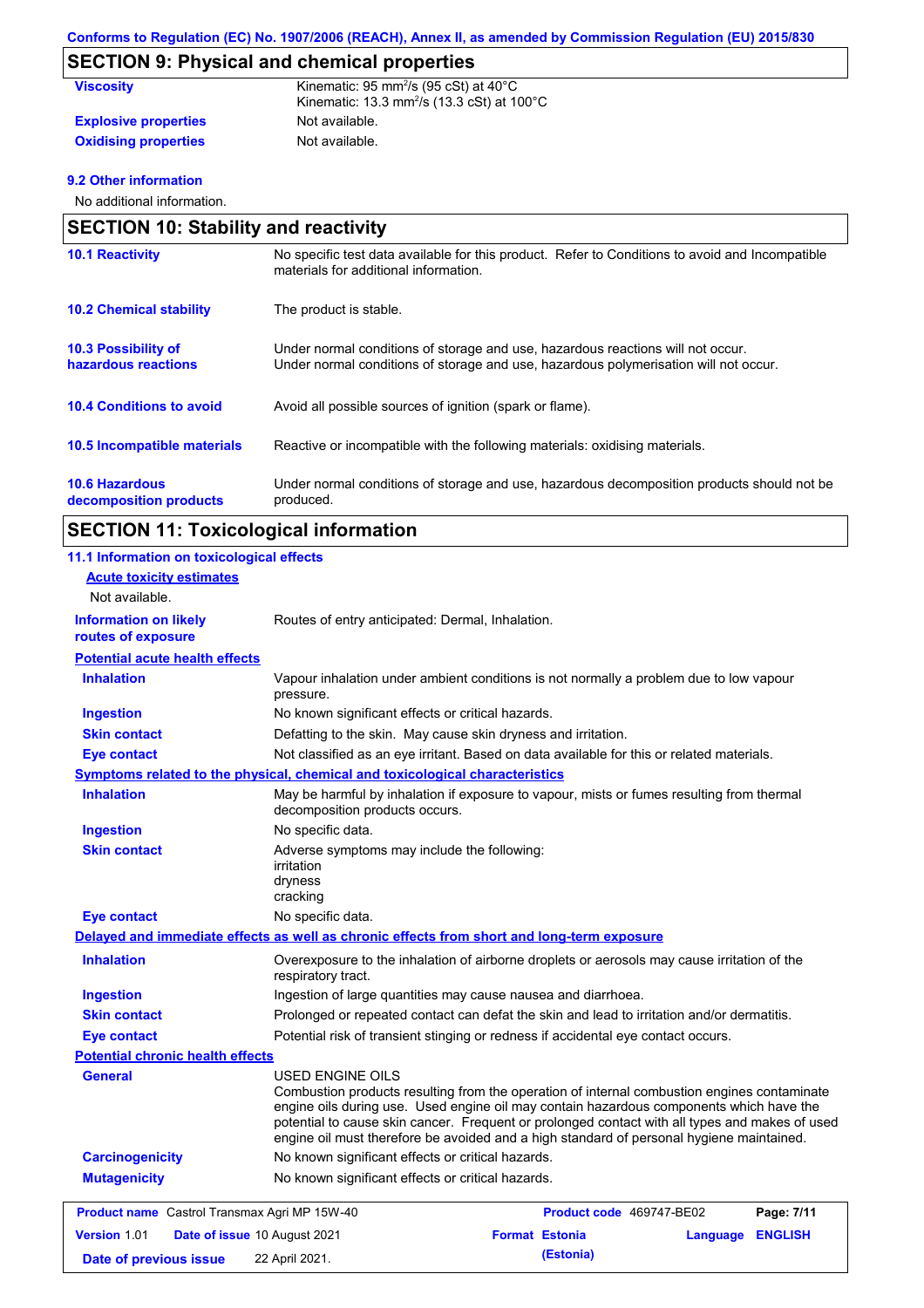## **SECTION 11: Toxicological information**

**Developmental effects** No known significant effects or critical hazards.

**Fertility effects** No known significant effects or critical hazards.

## **SECTION 12: Ecological information**

### **12.1 Toxicity**

**Environmental hazards** Not classified as dangerous

### **12.2 Persistence and degradability**

Expected to be biodegradable.

### **12.3 Bioaccumulative potential**

This product is not expected to bioaccumulate through food chains in the environment.

| <b>12.4 Mobility in soil</b>                                  |                                                                      |
|---------------------------------------------------------------|----------------------------------------------------------------------|
| <b>Soil/water partition</b><br>coefficient (K <sub>oc</sub> ) | Not available.                                                       |
| <b>Mobility</b>                                               | Spillages may penetrate the soil causing ground water contamination. |

### **12.5 Results of PBT and vPvB assessment**

Product does not meet the criteria for PBT or vPvB according to Regulation (EC) No. 1907/2006, Annex XIII.

| 12.6 Other adverse effects                 |                                                                                                                           |
|--------------------------------------------|---------------------------------------------------------------------------------------------------------------------------|
| <b>Other ecological information</b>        | Spills may form a film on water surfaces causing physical damage to organisms. Oxygen<br>transfer could also be impaired. |
| <b>SECTION 13: Disposal considerations</b> |                                                                                                                           |

### **13.1 Waste treatment methods**

### **Product**

**Methods of disposal**

Where possible, arrange for product to be recycled. Dispose of via an authorised person/ licensed waste disposal contractor in accordance with local regulations.

### **European waste catalogue (EWC) Hazardous waste** Yes.

| Waste code | <b>Waste designation</b>                                         |
|------------|------------------------------------------------------------------|
| 13 02 05*  | Imineral-based non-chlorinated engine, gear and lubricating oils |
| 13 01 10*  | Imineral based non-chlorinated hydraulic oils                    |

However, deviation from the intended use and/or the presence of any potential contaminants may require an alternative waste disposal code to be assigned by the end user.

#### **Packaging Methods of disposal Special precautions** Where possible, arrange for product to be recycled. Dispose of via an authorised person/ licensed waste disposal contractor in accordance with local regulations. This material and its container must be disposed of in a safe way. Care should be taken when handling emptied containers that have not been cleaned or rinsed out. Empty containers or liners may retain some product residues. Empty containers represent a fire hazard as they may contain flammable product residues and vapour. Never weld, solder or braze empty containers. Avoid dispersal of spilt material and runoff and contact with soil, waterways, drains and sewers. **References** Commission 2014/955/EU Directive 2008/98/EC

## **SECTION 14: Transport information**

|                                           | <b>ADR/RID</b>                                      | <b>ADN</b>     | <b>IMDG</b>              | <b>IATA</b>                |
|-------------------------------------------|-----------------------------------------------------|----------------|--------------------------|----------------------------|
| 14.1 UN number                            | Not regulated.                                      | Not regulated. | Not regulated.           | Not regulated.             |
| 14.2 UN proper<br>shipping name           |                                                     |                |                          |                            |
| <b>14.3 Transport</b><br>hazard class(es) |                                                     |                |                          |                            |
|                                           |                                                     |                |                          |                            |
|                                           | <b>Product name</b> Castrol Transmax Agri MP 15W-40 |                | Product code 469747-BE02 | Page: 8/11                 |
| <b>Version 1.01</b>                       | Date of issue 10 August 2021                        |                | <b>Format Estonia</b>    | <b>ENGLISH</b><br>Language |
| Date of previous issue                    | 22 April 2021.                                      |                | (Estonia)                |                            |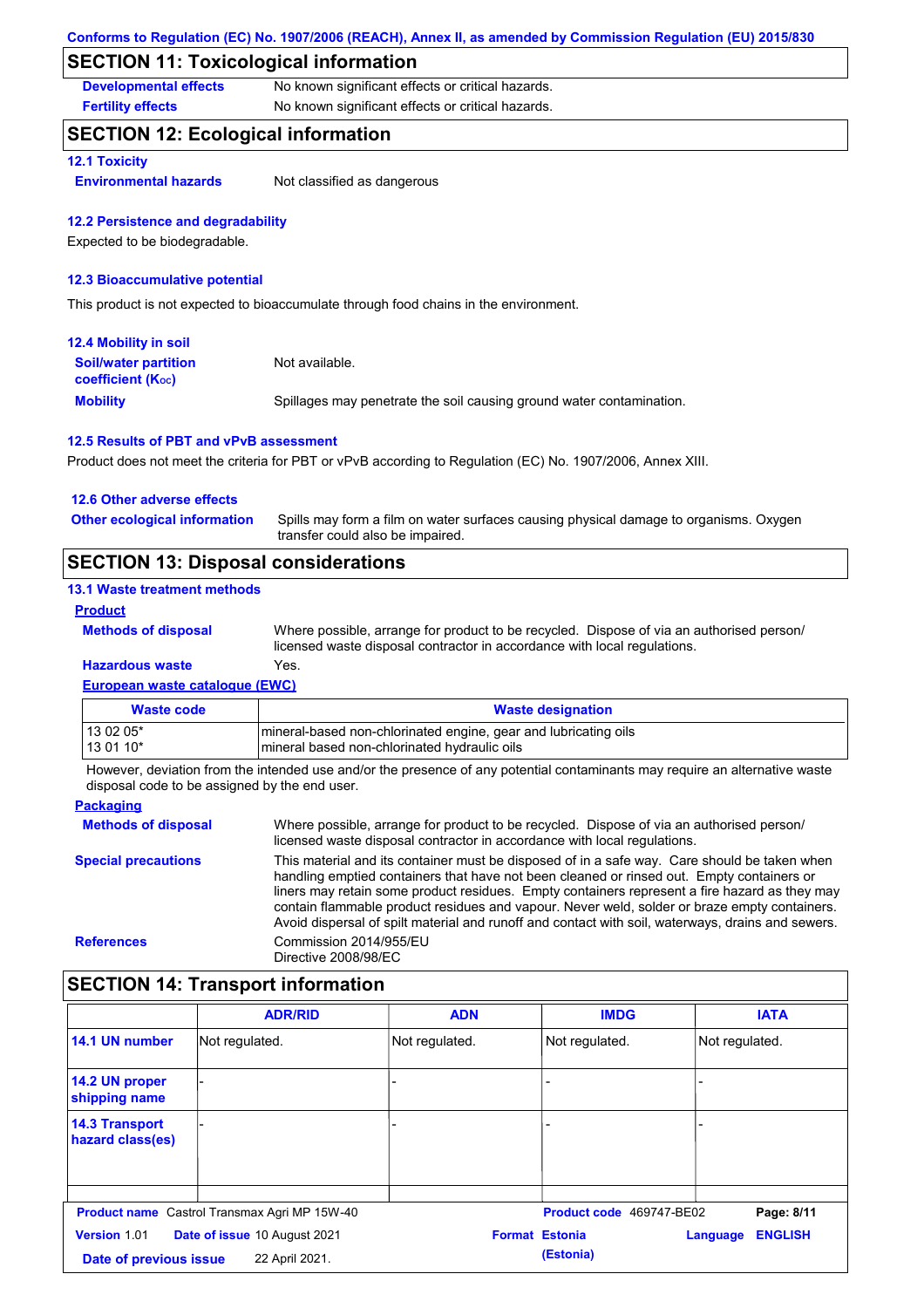# **SECTION 14: Transport information**

| 14.4 Packing<br>group                   |      |     |       |     |  |
|-----------------------------------------|------|-----|-------|-----|--|
| 14.5<br><b>Environmental</b><br>hazards | INo. | No. | l No. | No. |  |
| <b>Additional</b><br>information        |      |     |       |     |  |

**14.6 Special precautions for user** Not available.

**14.7 Transport in bulk according to IMO instruments** Not available.

## **SECTION 15: Regulatory information**

|                                                                                                                                                          | 15.1 Safety, health and environmental regulations/legislation specific for the substance or mixture                            |
|----------------------------------------------------------------------------------------------------------------------------------------------------------|--------------------------------------------------------------------------------------------------------------------------------|
| EU Regulation (EC) No. 1907/2006 (REACH)                                                                                                                 |                                                                                                                                |
| Annex XIV - List of substances subject to authorisation                                                                                                  |                                                                                                                                |
| <b>Annex XIV</b>                                                                                                                                         |                                                                                                                                |
| None of the components are listed.                                                                                                                       |                                                                                                                                |
| <b>Substances of very high concern</b>                                                                                                                   |                                                                                                                                |
| None of the components are listed.                                                                                                                       |                                                                                                                                |
| EU Regulation (EC) No. 1907/2006 (REACH)                                                                                                                 |                                                                                                                                |
| <b>Annex XVII - Restrictions</b><br>on the manufacture,<br>placing on the market<br>and use of certain<br>dangerous substances,<br>mixtures and articles | Not applicable.                                                                                                                |
| <b>Other regulations</b>                                                                                                                                 |                                                                                                                                |
| <b>REACH Status</b>                                                                                                                                      | The company, as identified in Section 1, sells this product in the EU in compliance with the<br>current requirements of REACH. |
| <b>United States inventory</b><br>(TSCA 8b)                                                                                                              | All components are active or exempted.                                                                                         |
| <b>Australia inventory (AICS)</b>                                                                                                                        | All components are listed or exempted.                                                                                         |
| <b>Canada inventory</b>                                                                                                                                  | All components are listed or exempted.                                                                                         |
| <b>China inventory (IECSC)</b>                                                                                                                           | All components are listed or exempted.                                                                                         |
| <b>Japan inventory (ENCS)</b>                                                                                                                            | All components are listed or exempted.                                                                                         |
| <b>Korea inventory (KECI)</b>                                                                                                                            | All components are listed or exempted.                                                                                         |
| <b>Philippines inventory</b><br>(PICCS)                                                                                                                  | All components are listed or exempted.                                                                                         |
| <b>Taiwan Chemical</b><br><b>Substances Inventory</b><br>(TCSI)                                                                                          | All components are listed or exempted.                                                                                         |
| Ozone depleting substances (1005/2009/EU)<br>Not listed.                                                                                                 |                                                                                                                                |
| Prior Informed Consent (PIC) (649/2012/EU)<br>Not listed.                                                                                                |                                                                                                                                |
| <b>EU - Water framework directive - Priority substances</b>                                                                                              |                                                                                                                                |
| None of the components are listed.                                                                                                                       |                                                                                                                                |
| <b>Seveso Directive</b>                                                                                                                                  |                                                                                                                                |
| This product is not controlled under the Seveso Directive.                                                                                               |                                                                                                                                |
| 15.2 Chemical safety                                                                                                                                     | A Chemical Safety Assessment has been carried out for one or more of the substances within                                     |

**15.2 Chemical safety assessment** A Chemical Safety Assessment has been carried out for one or more of the substances within this mixture. A Chemical Safety Assessment has not been carried out for the mixture itself.

| <b>Product name</b> Castrol Transmax Agri MP 15W-40 |  | <b>Product code</b> 469747-BE02     |  | Page: 9/11            |                         |  |
|-----------------------------------------------------|--|-------------------------------------|--|-----------------------|-------------------------|--|
| <b>Version 1.01</b>                                 |  | <b>Date of issue 10 August 2021</b> |  | <b>Format Estonia</b> | <b>Language ENGLISH</b> |  |
| Date of previous issue                              |  | 22 April 2021.                      |  | (Estonia)             |                         |  |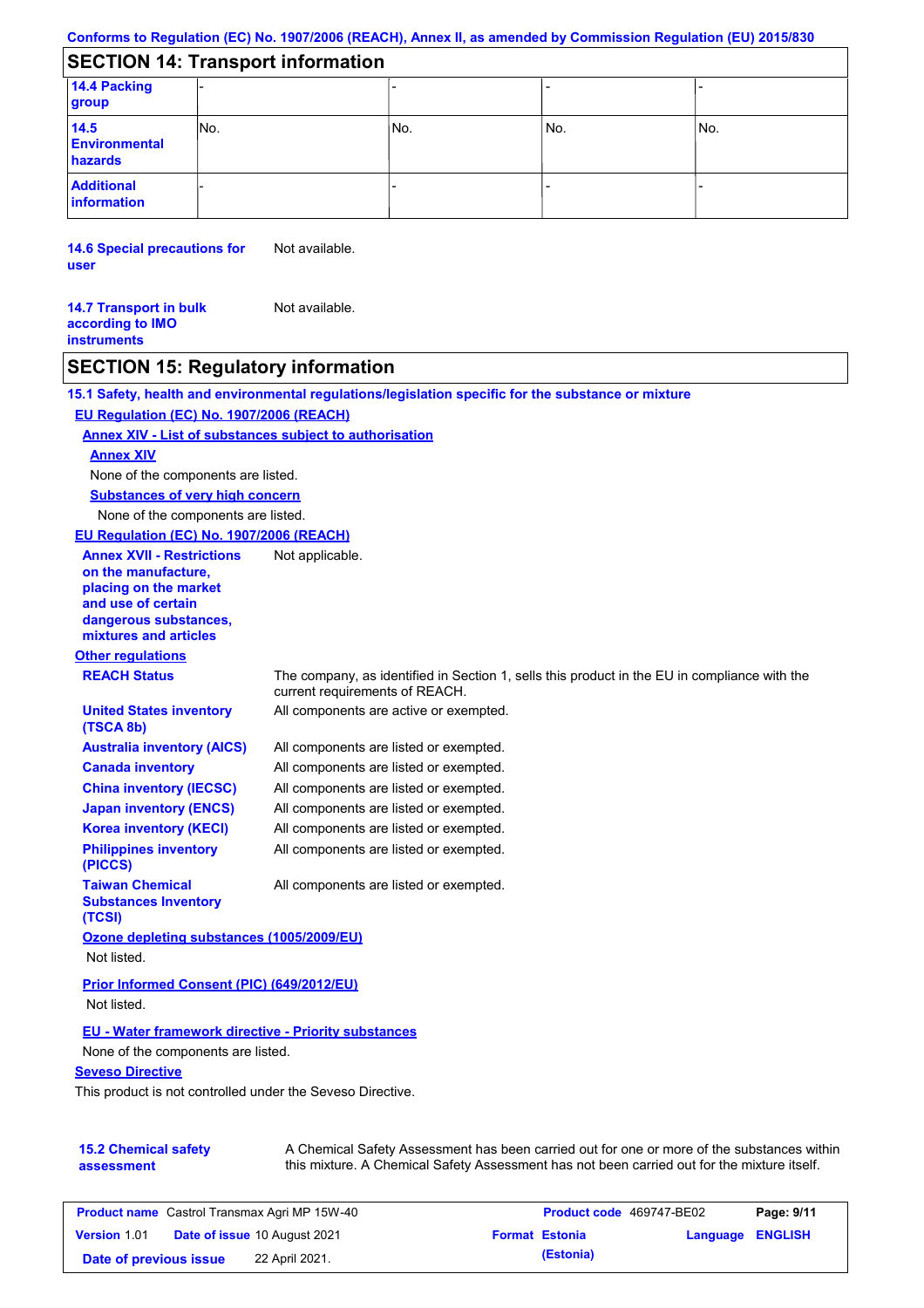# **SECTION 16: Other information**

| <b>Abbreviations and acronyms</b> | ADN = European Provisions concerning the International Carriage of Dangerous Goods by<br>Inland Waterway |
|-----------------------------------|----------------------------------------------------------------------------------------------------------|
|                                   | ADR = The European Agreement concerning the International Carriage of Dangerous Goods by                 |
|                                   | Road                                                                                                     |
|                                   | ATE = Acute Toxicity Estimate                                                                            |
|                                   | BCF = Bioconcentration Factor                                                                            |
|                                   | CAS = Chemical Abstracts Service                                                                         |
|                                   | CLP = Classification, Labelling and Packaging Regulation [Regulation (EC) No. 1272/2008]                 |
|                                   | CSA = Chemical Safety Assessment                                                                         |
|                                   | CSR = Chemical Safety Report                                                                             |
|                                   | DMEL = Derived Minimal Effect Level<br>DNEL = Derived No Effect Level                                    |
|                                   |                                                                                                          |
|                                   | EINECS = European Inventory of Existing Commercial chemical Substances<br>ES = Exposure Scenario         |
|                                   | EUH statement = CLP-specific Hazard statement                                                            |
|                                   | EWC = European Waste Catalogue                                                                           |
|                                   | GHS = Globally Harmonized System of Classification and Labelling of Chemicals                            |
|                                   | IATA = International Air Transport Association                                                           |
|                                   | IBC = Intermediate Bulk Container                                                                        |
|                                   | IMDG = International Maritime Dangerous Goods                                                            |
|                                   | LogPow = logarithm of the octanol/water partition coefficient                                            |
|                                   | MARPOL = International Convention for the Prevention of Pollution From Ships, 1973 as                    |
|                                   | modified by the Protocol of 1978. ("Marpol" = marine pollution)                                          |
|                                   | OECD = Organisation for Economic Co-operation and Development                                            |
|                                   | PBT = Persistent, Bioaccumulative and Toxic                                                              |
|                                   | <b>PNEC = Predicted No Effect Concentration</b>                                                          |
|                                   | REACH = Registration, Evaluation, Authorisation and Restriction of Chemicals Regulation                  |
|                                   | [Regulation (EC) No. 1907/2006]                                                                          |
|                                   | RID = The Regulations concerning the International Carriage of Dangerous Goods by Rail                   |
|                                   | <b>RRN = REACH Registration Number</b>                                                                   |
|                                   | SADT = Self-Accelerating Decomposition Temperature                                                       |
|                                   | SVHC = Substances of Very High Concern                                                                   |
|                                   | STOT-RE = Specific Target Organ Toxicity - Repeated Exposure                                             |
|                                   | STOT-SE = Specific Target Organ Toxicity - Single Exposure                                               |
|                                   | TWA = Time weighted average                                                                              |
|                                   | $UN = United Nations$                                                                                    |
|                                   | UVCB = Complex hydrocarbon substance                                                                     |
|                                   | VOC = Volatile Organic Compound                                                                          |
|                                   | vPvB = Very Persistent and Very Bioaccumulative                                                          |
|                                   | Varies = may contain one or more of the following $64741-88-4$ / RRN 01-2119488706-23,                   |
|                                   | 64741-89-5 / RRN 01-2119487067-30, 64741-95-3 / RRN 01-2119487081-40, 64741-96-4/ RRN                    |
|                                   | 01-2119483621-38, 64742-01-4 / RRN 01-2119488707-21, 64742-44-5 / RRN                                    |
|                                   | 01-2119985177-24, 64742-45-6, 64742-52-5 / RRN 01-2119467170-45, 64742-53-6 / RRN                        |
|                                   | 01-2119480375-34, 64742-54-7 / RRN 01-2119484627-25, 64742-55-8 / RRN                                    |
|                                   | 01-2119487077-29, 64742-56-9 / RRN 01-2119480132-48, 64742-57-0 / RRN                                    |
|                                   | 01-2119489287-22, 64742-58-1, 64742-62-7 / RRN 01-2119480472-38, 64742-63-8,                             |
|                                   | 64742-65-0 / RRN 01-2119471299-27, 64742-70-7 / RRN 01-2119487080-42, 72623-85-9 /                       |
|                                   | RRN 01-2119555262-43, 72623-86-0 / RRN 01-2119474878-16, 72623-87-1 / RRN                                |
|                                   | 01-2119474889-13                                                                                         |

## **Procedure used to derive the classification according to Regulation (EC) No. 1272/2008 [CLP/GHS]**

| <b>Classification</b>                                                                  |                                                                 | <b>Justification</b>                                                                                                                                                                 |
|----------------------------------------------------------------------------------------|-----------------------------------------------------------------|--------------------------------------------------------------------------------------------------------------------------------------------------------------------------------------|
| Not classified.                                                                        |                                                                 |                                                                                                                                                                                      |
| <b>Full text of abbreviated H</b><br><b>statements</b>                                 | H304<br>H315<br>H318<br>H411                                    | May be fatal if swallowed and enters airways.<br>Causes skin irritation.<br>Causes serious eye damage.<br>Toxic to aquatic life with long lasting effects.                           |
| <b>Full text of classifications</b><br>[CLP/GHS]                                       | Aquatic Chronic 2<br>Asp. Tox. 1<br>Eye Dam. 1<br>Skin Irrit. 2 | LONG-TERM (CHRONIC) AQUATIC HAZARD - Category 2<br><b>ASPIRATION HAZARD - Category 1</b><br>SERIOUS EYE DAMAGE/EYE IRRITATION - Category 1<br>SKIN CORROSION/IRRITATION - Category 2 |
| <b>History</b>                                                                         |                                                                 |                                                                                                                                                                                      |
| Date of issue/ Date of<br>revision                                                     | 10/08/2021.                                                     |                                                                                                                                                                                      |
| Date of previous issue                                                                 | 22/04/2021.                                                     |                                                                                                                                                                                      |
| <b>Prepared by</b>                                                                     | <b>Product Stewardship</b>                                      |                                                                                                                                                                                      |
| $\triangledown$ Indicates information that has changed from previously issued version. |                                                                 |                                                                                                                                                                                      |
| <b>Notice to reader</b>                                                                |                                                                 |                                                                                                                                                                                      |

| <b>Product name</b> Castrol Transmax Agri MP 15W-40 |  | <b>Product code</b> 469747-BE02     |  | Page: 10/11           |                  |  |
|-----------------------------------------------------|--|-------------------------------------|--|-----------------------|------------------|--|
| <b>Version 1.01</b>                                 |  | <b>Date of issue 10 August 2021</b> |  | <b>Format Estonia</b> | Language ENGLISH |  |
| Date of previous issue                              |  | 22 April 2021.                      |  | (Estonia)             |                  |  |